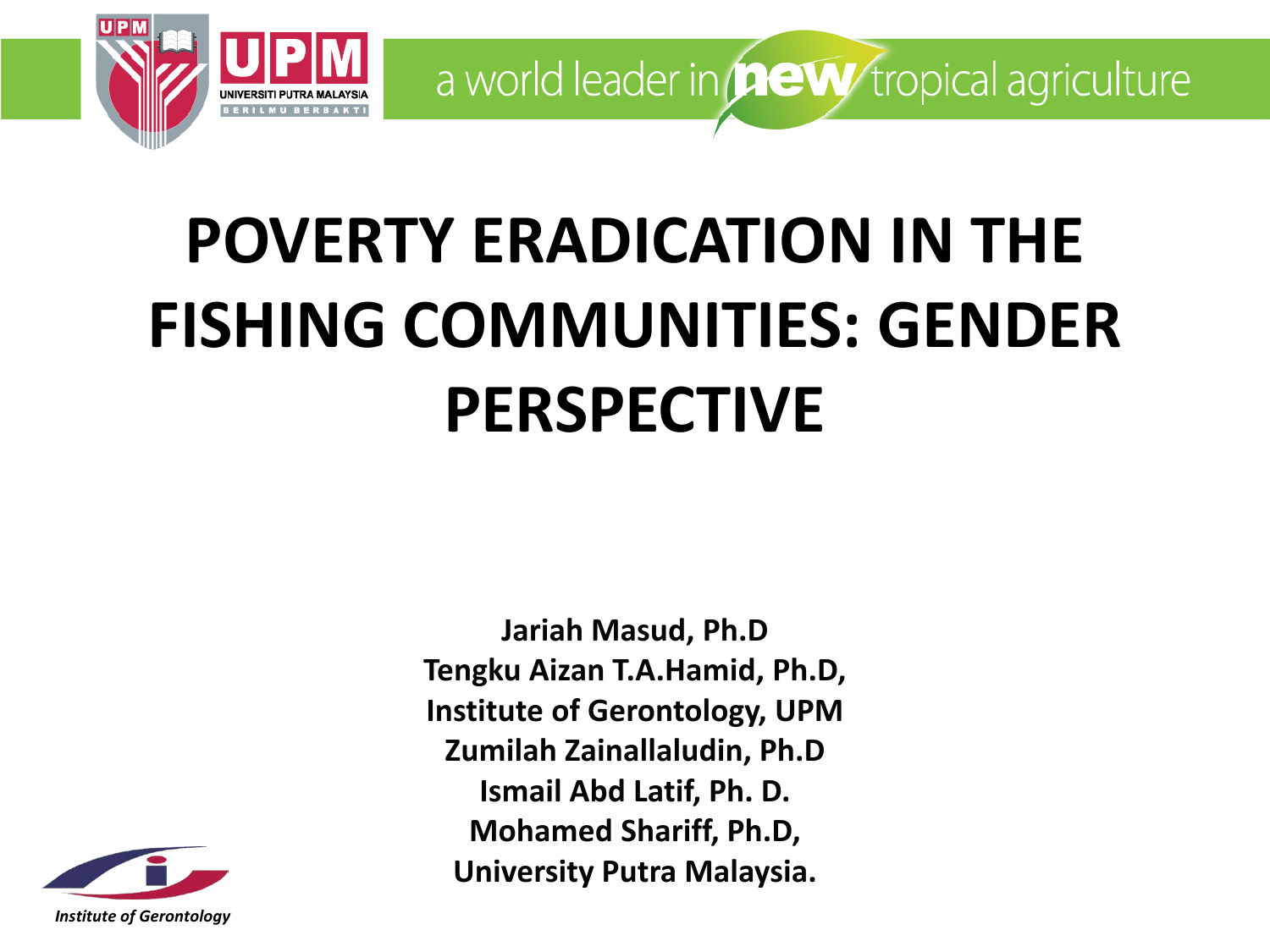

### **Outline of presentation**

- **Malaysia in brief**
- **Poverty eradication strategies in Malaysia**
- **The fishing sector**
- **Poverty eradication programs in the fishing sector**
- **Gender perspective in poverty eradication**

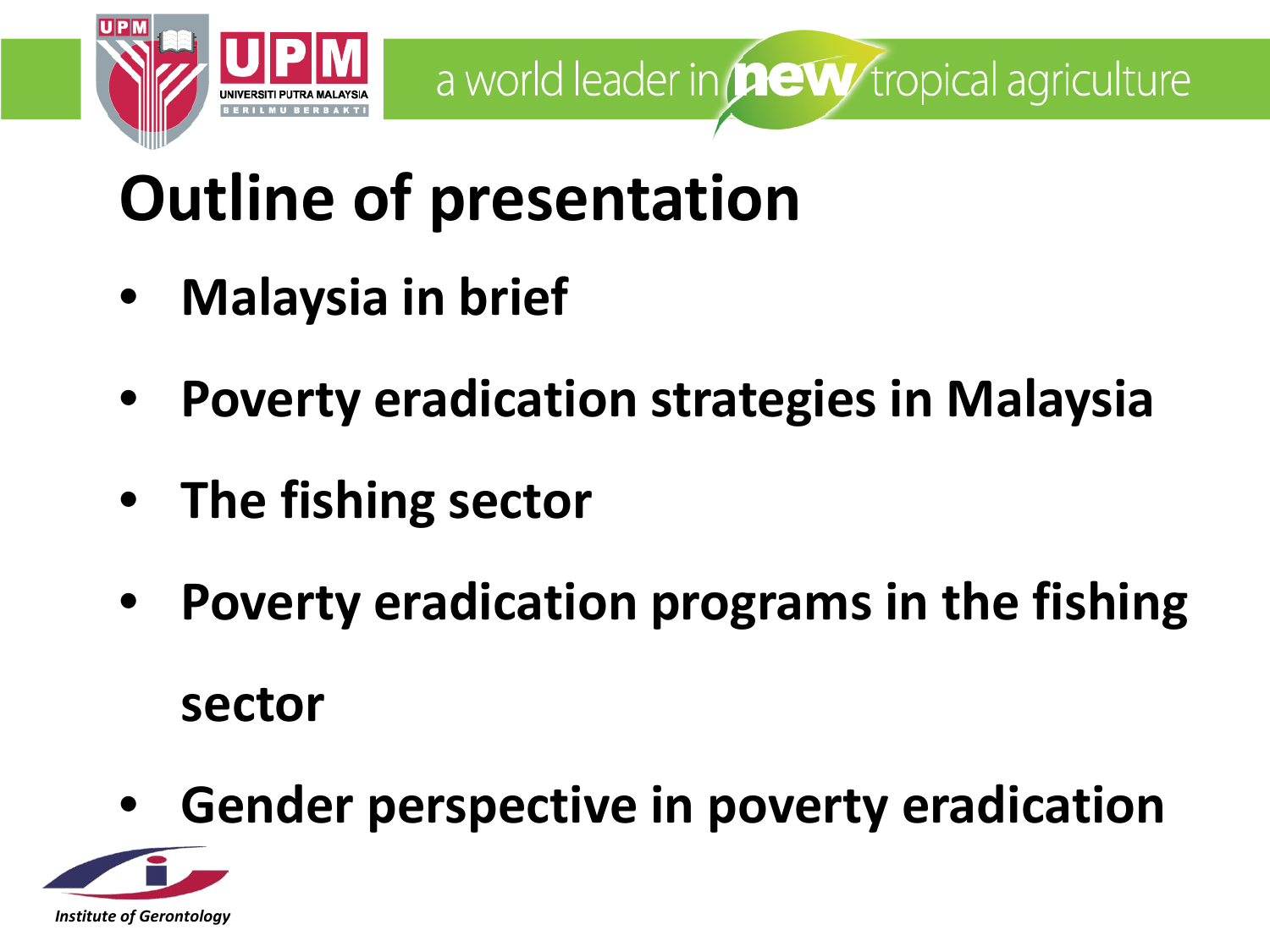

### **Malaysia in brief**

- •An independent country since 1957
- •Three region: Peninsular Malaysia, Sabah and Sarawak
- •Multi ethnic nation (Malay, Chinese, Indian)
- •Population 27 millions, aged nation by 2035
- •Vision: achieve developed and high income nation by 2020

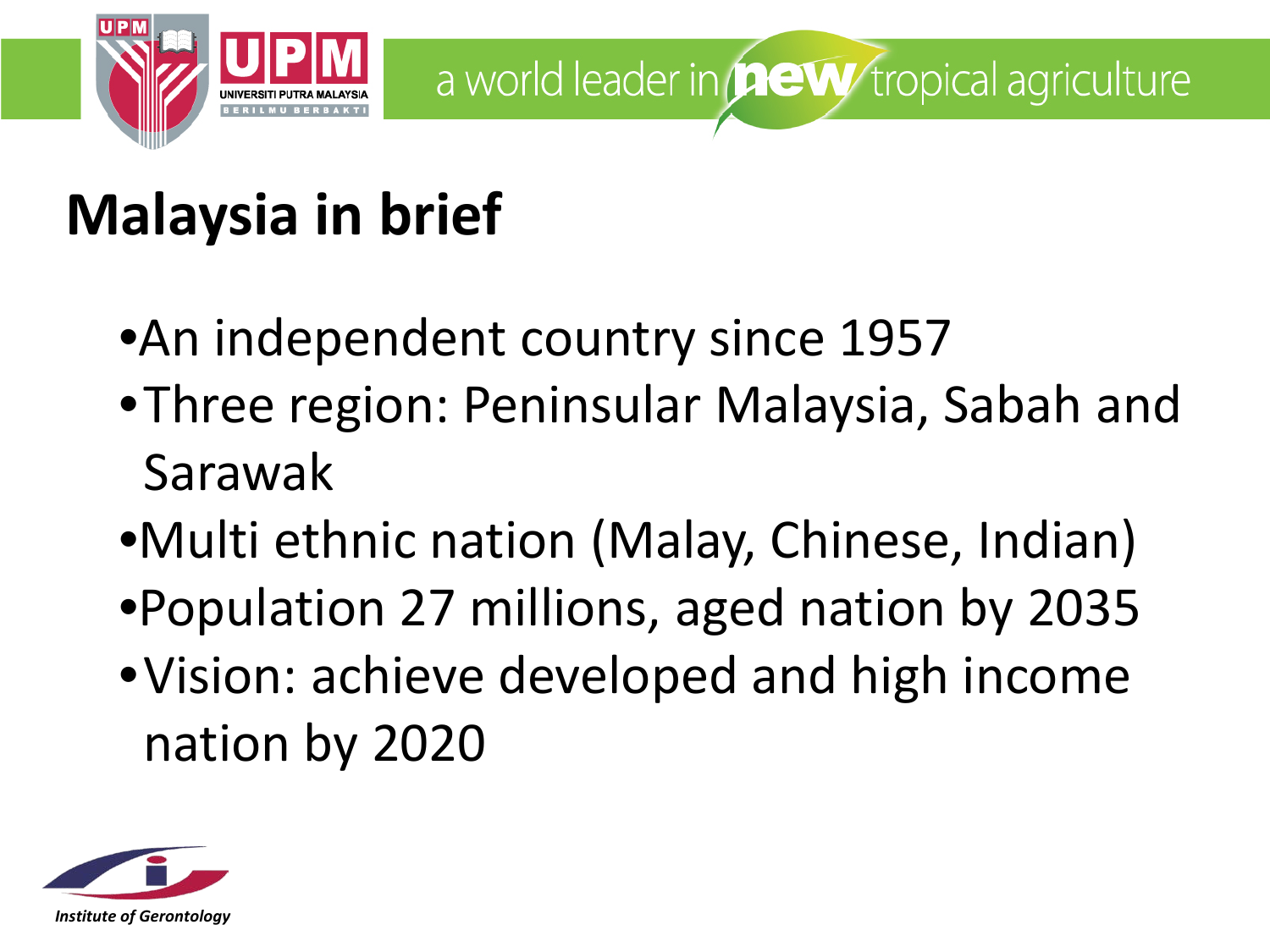

#### Malaysia's Development Efforts

|                                 | <b>3 National Policies</b>                                                                                    |                                           |
|---------------------------------|---------------------------------------------------------------------------------------------------------------|-------------------------------------------|
|                                 | <b>The New Economic Policy</b><br><b>The National Development Policy</b><br><b>The National Vision Policy</b> | 1971 - 1990<br>1991 - 2000<br>2001 - 2010 |
|                                 | <b>3 Outline Perspective Plans (OPP)</b>                                                                      |                                           |
|                                 | OPP <sub>1</sub>                                                                                              | 1971 - 1990                               |
|                                 | OPP <sub>2</sub><br>OPP <sub>3</sub>                                                                          | 1991 - 2000                               |
| <b>Institute of Gerontology</b> |                                                                                                               | 2001 - 2010                               |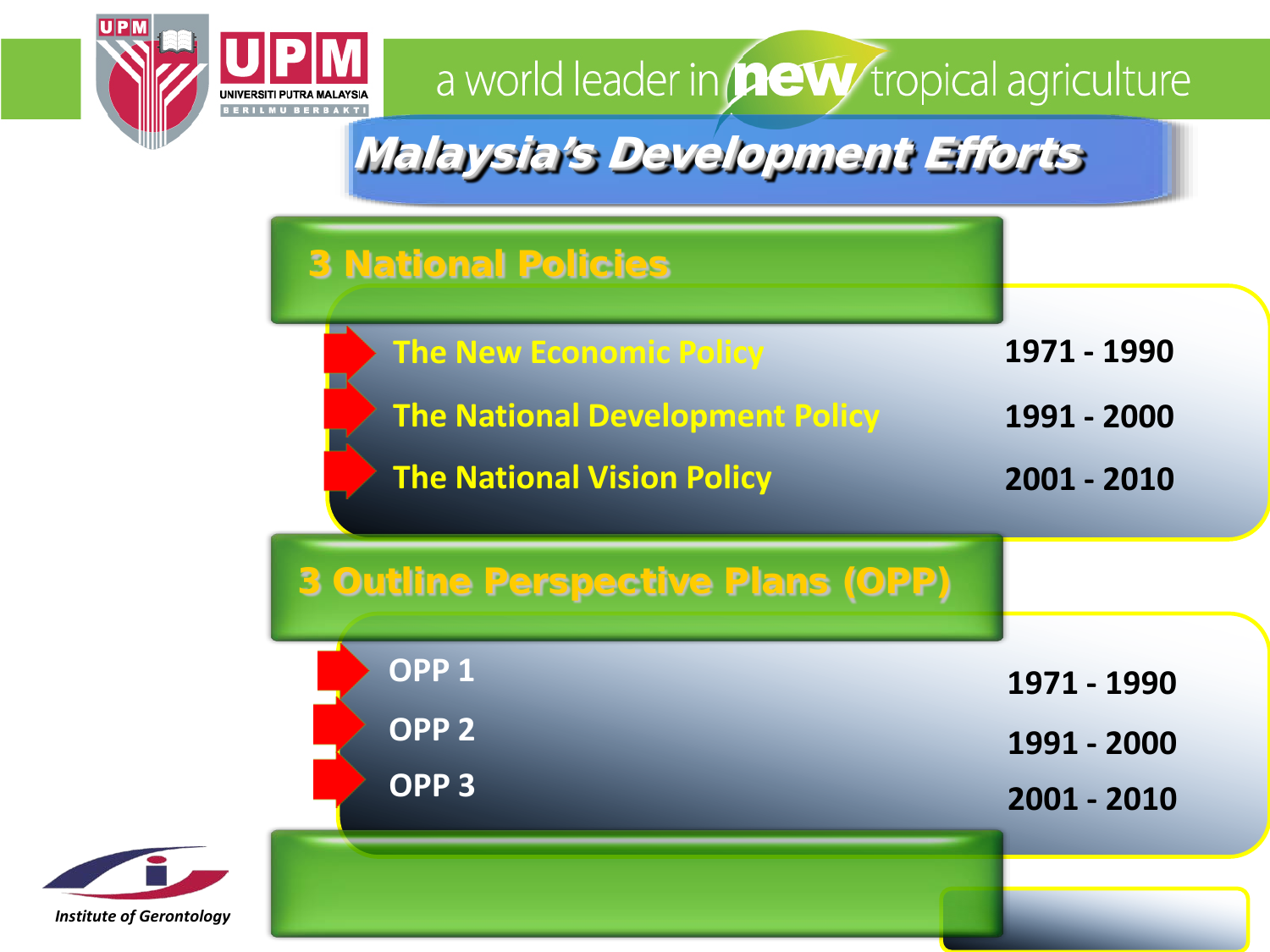

## Poverty Eradication Strategies in Malaysia

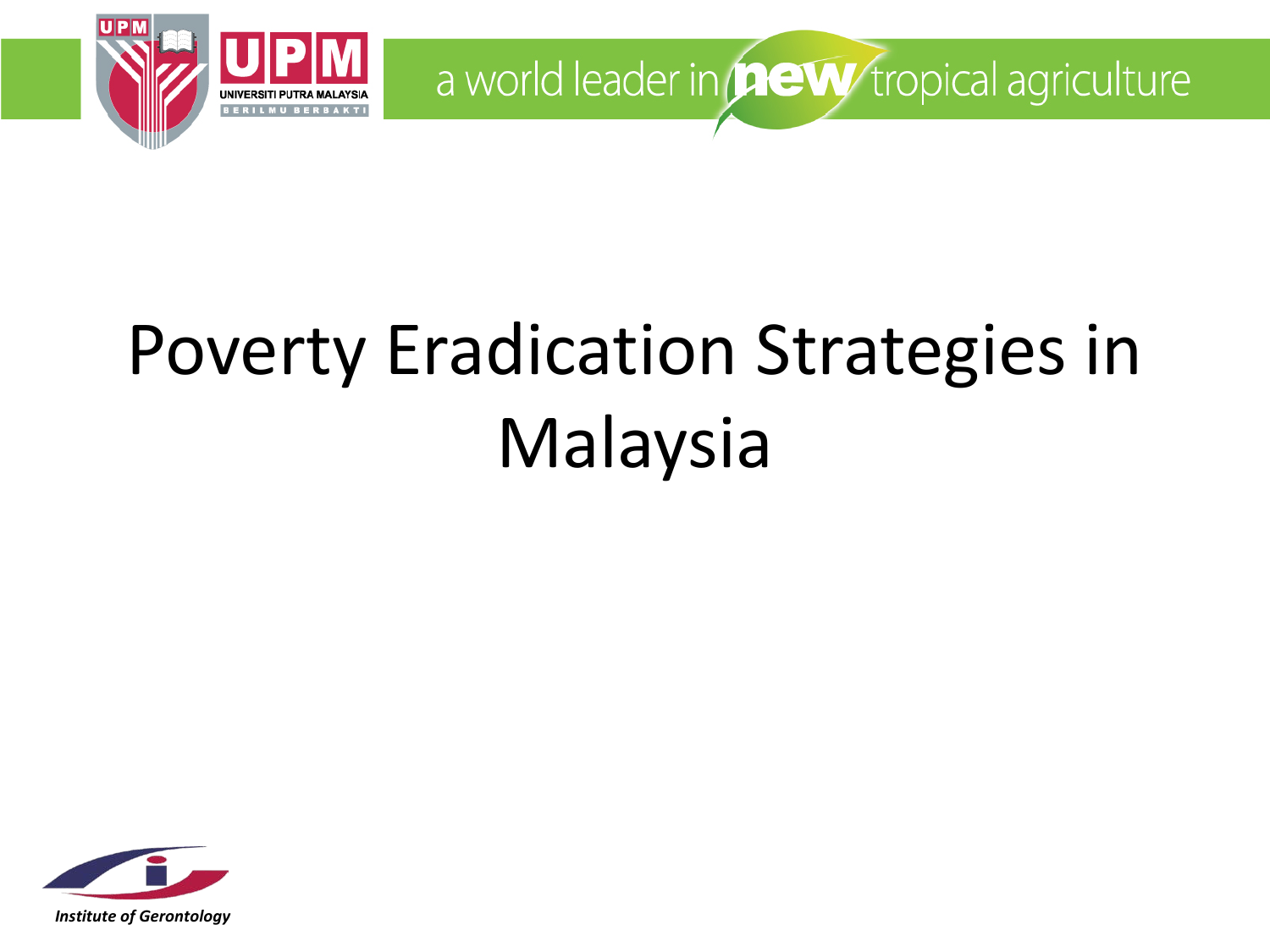

**NATIONAL DEVELOPMENT POLICY (1990-2000)** 

**NATIONAL ECONOMIC POLICY (1971-1990)**

**POLICY** 

**NATIONAL VISIONARY POLICY (2001-2010)**

### BACKGROUND

| <b>POVERTY RATES 1970 -</b><br>49.3%                        | <i>ACHIEVEMENT</i>                                          | <b>POVERTY RATES 2004 -</b><br>4.5%                  |
|-------------------------------------------------------------|-------------------------------------------------------------|------------------------------------------------------|
| <b>Basic infrastructure</b><br>Human capital investment     | <b>POVERTY RATES</b><br>$1990 - 16.5%$                      | <b>Pockets of poverty</b><br><b>Vulnerable group</b> |
| <b>Rural development</b><br><b>Institute of Gerontology</b> | <b>Targeted poverty (Hard core)</b><br><b>Urban poverty</b> | <b>Relative poverty</b>                              |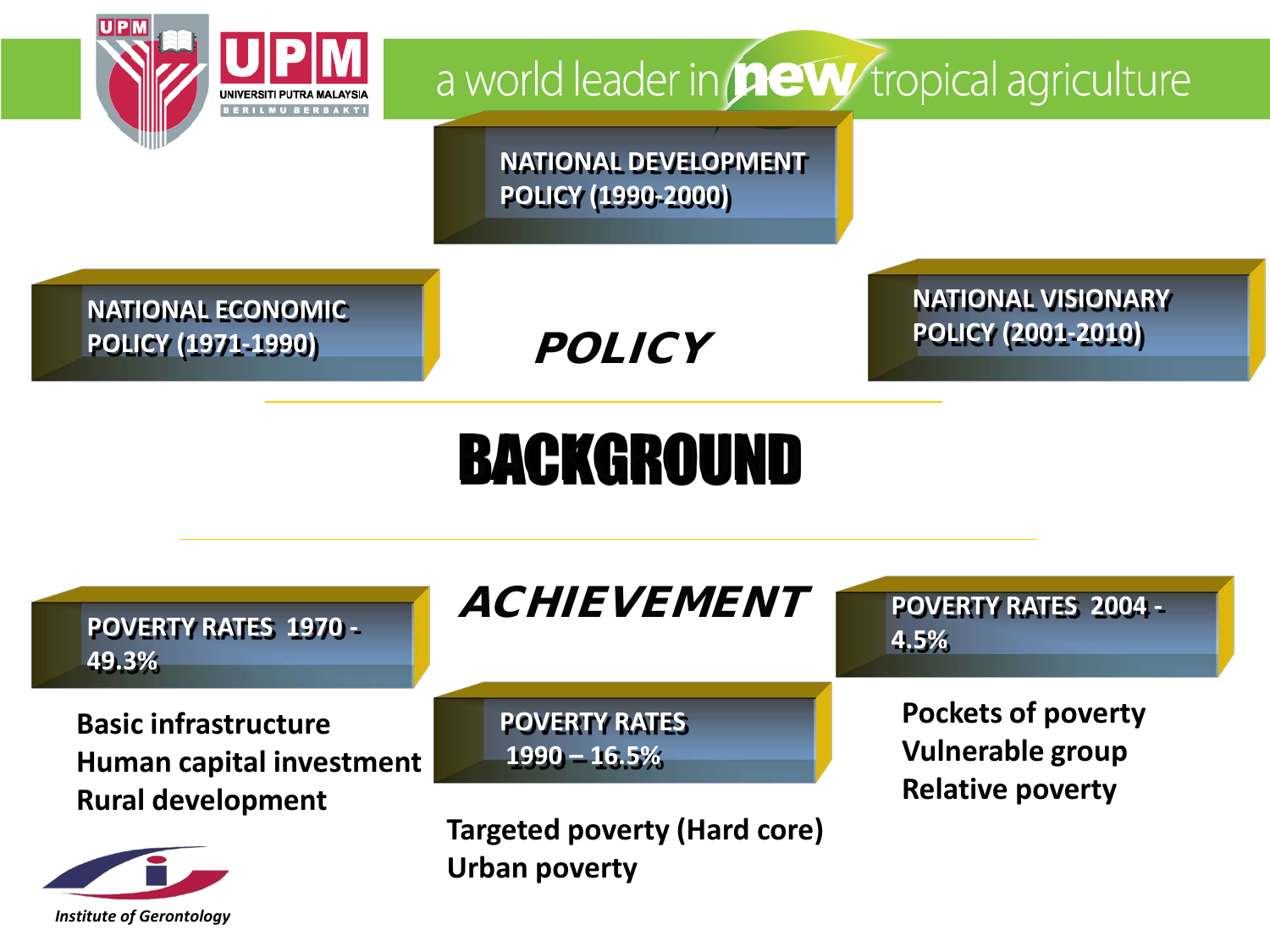

# The Fishing Sector in Malaysia

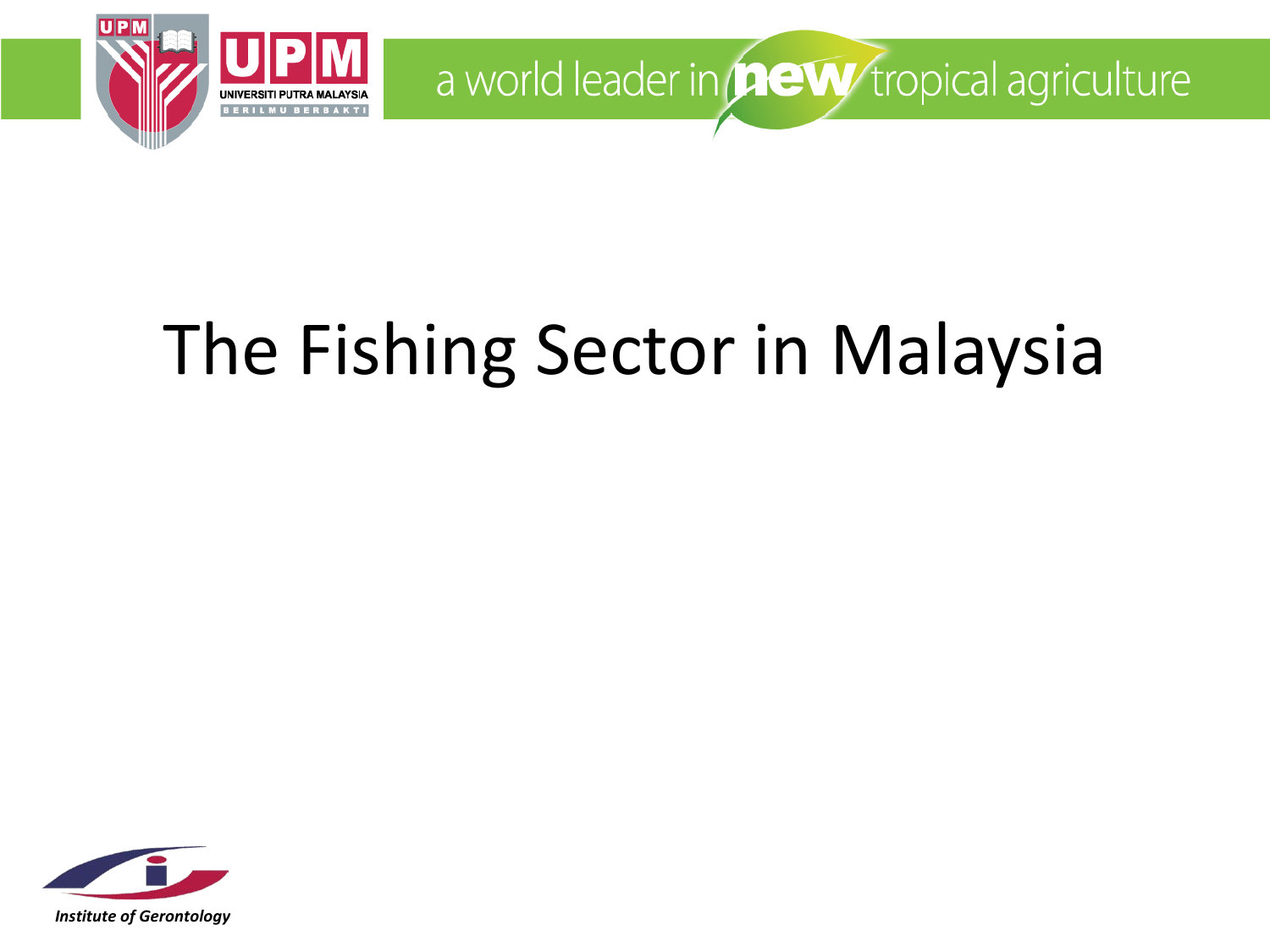

#### Number of Fishermen, 2005-2009

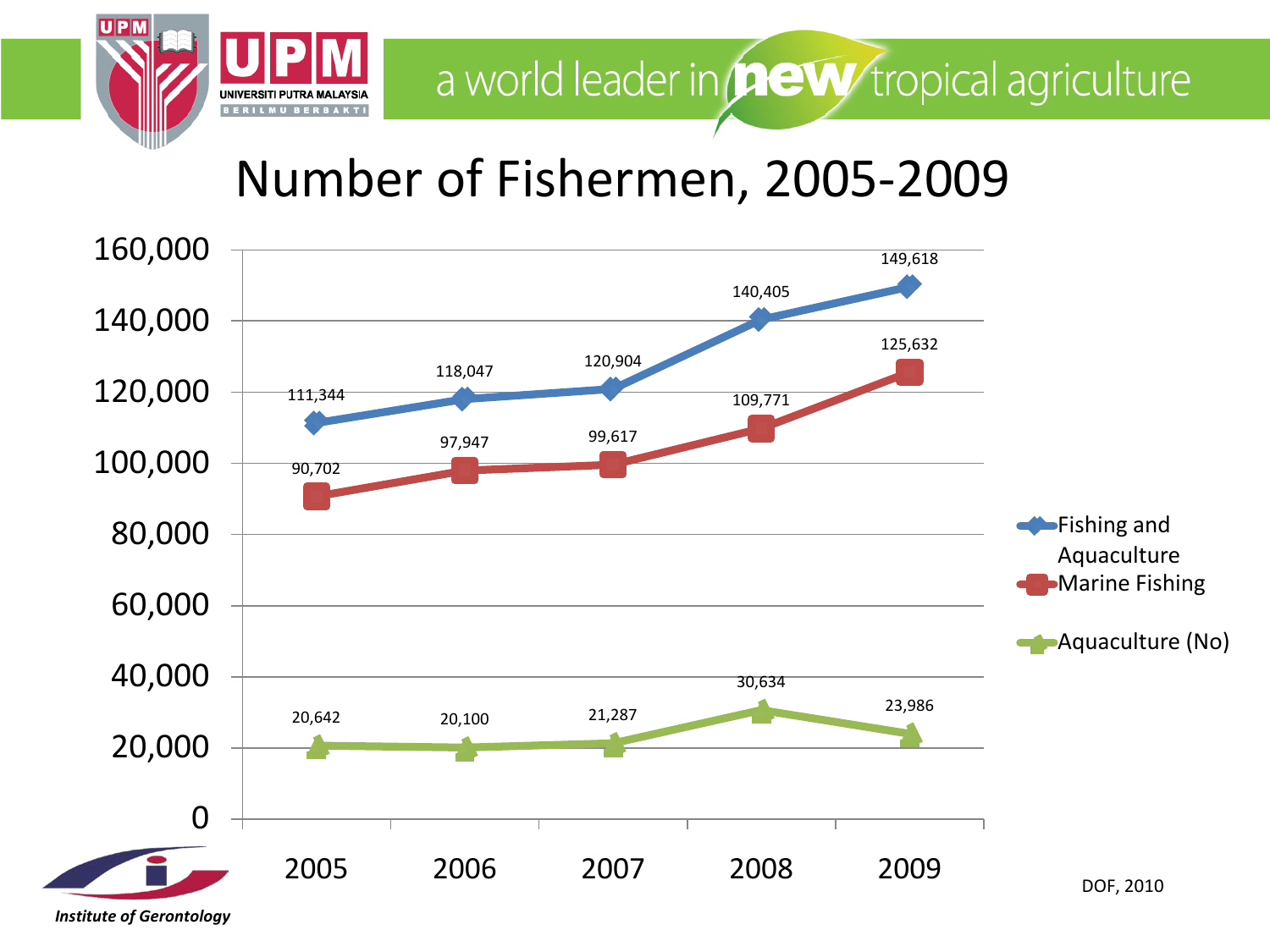

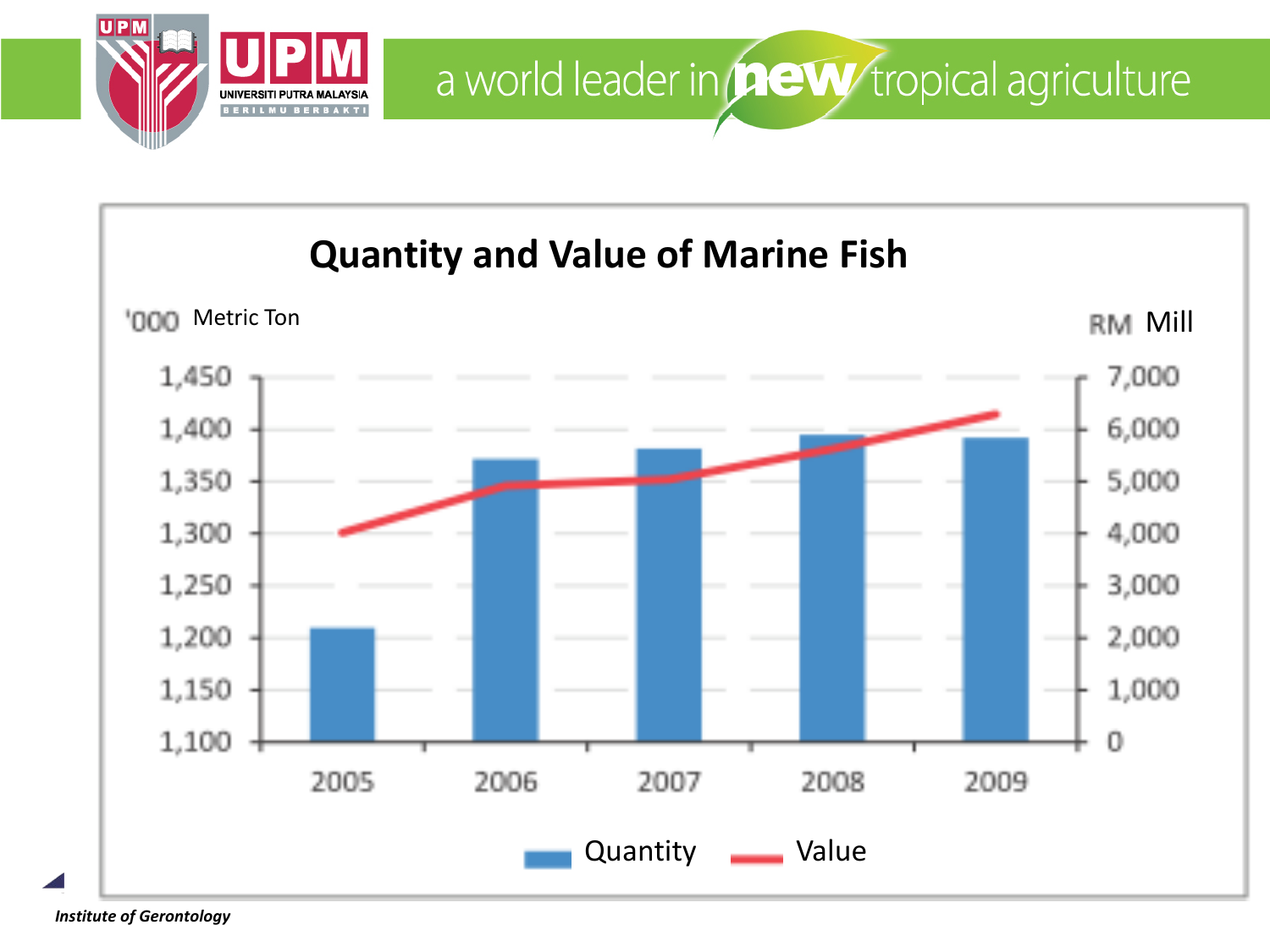

#### Quantity and Value of Aquaculture

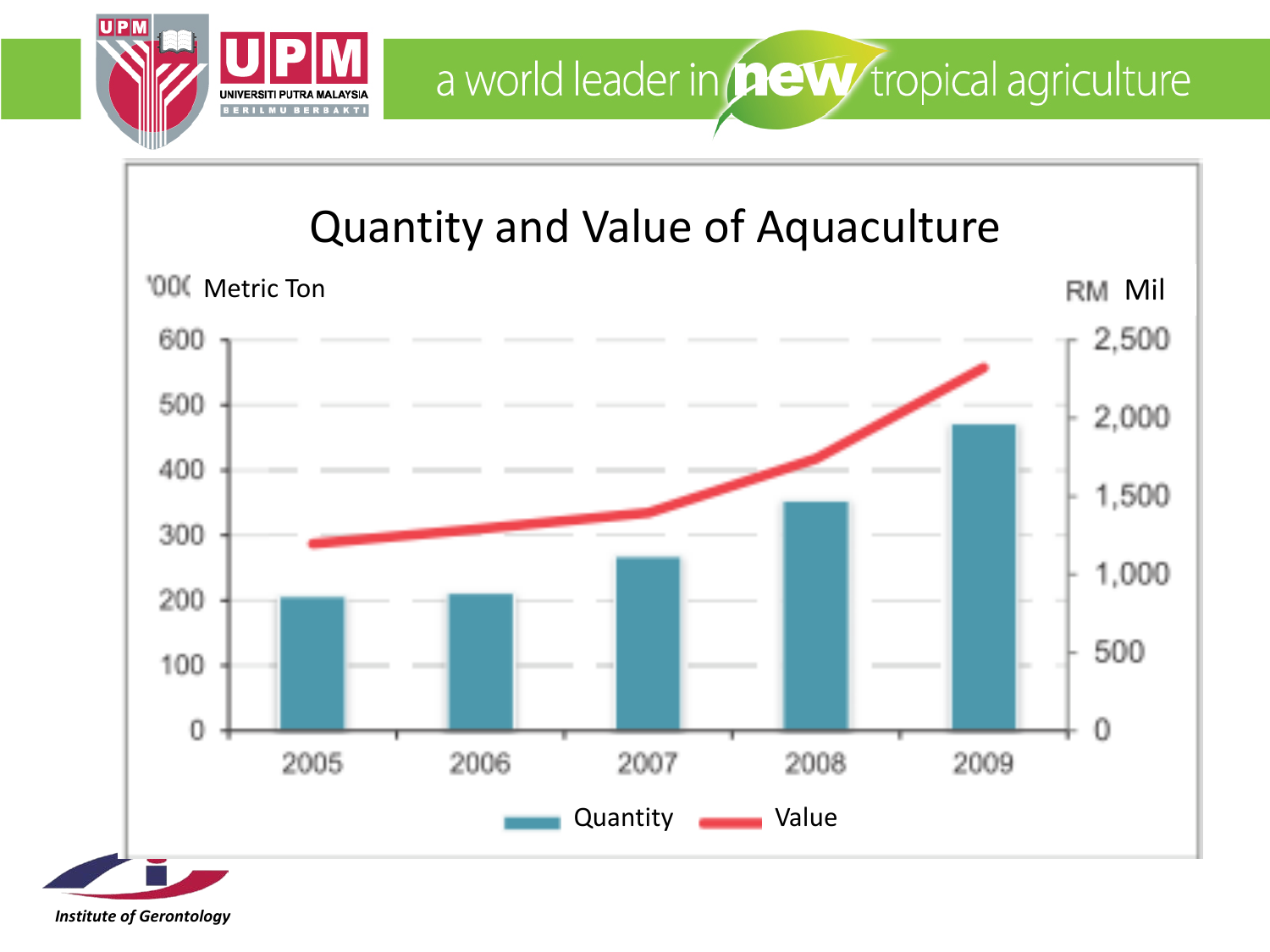

Third National Agriculture Policy (1998-2010)

- Enhance food security
- National income and export earning
- Maximize income of the producers and
- Poverty eradication
- Fish Consumption:

- 2000 49kg per capita
- 2005 53kg per capita
	- 2010 56 kg per capita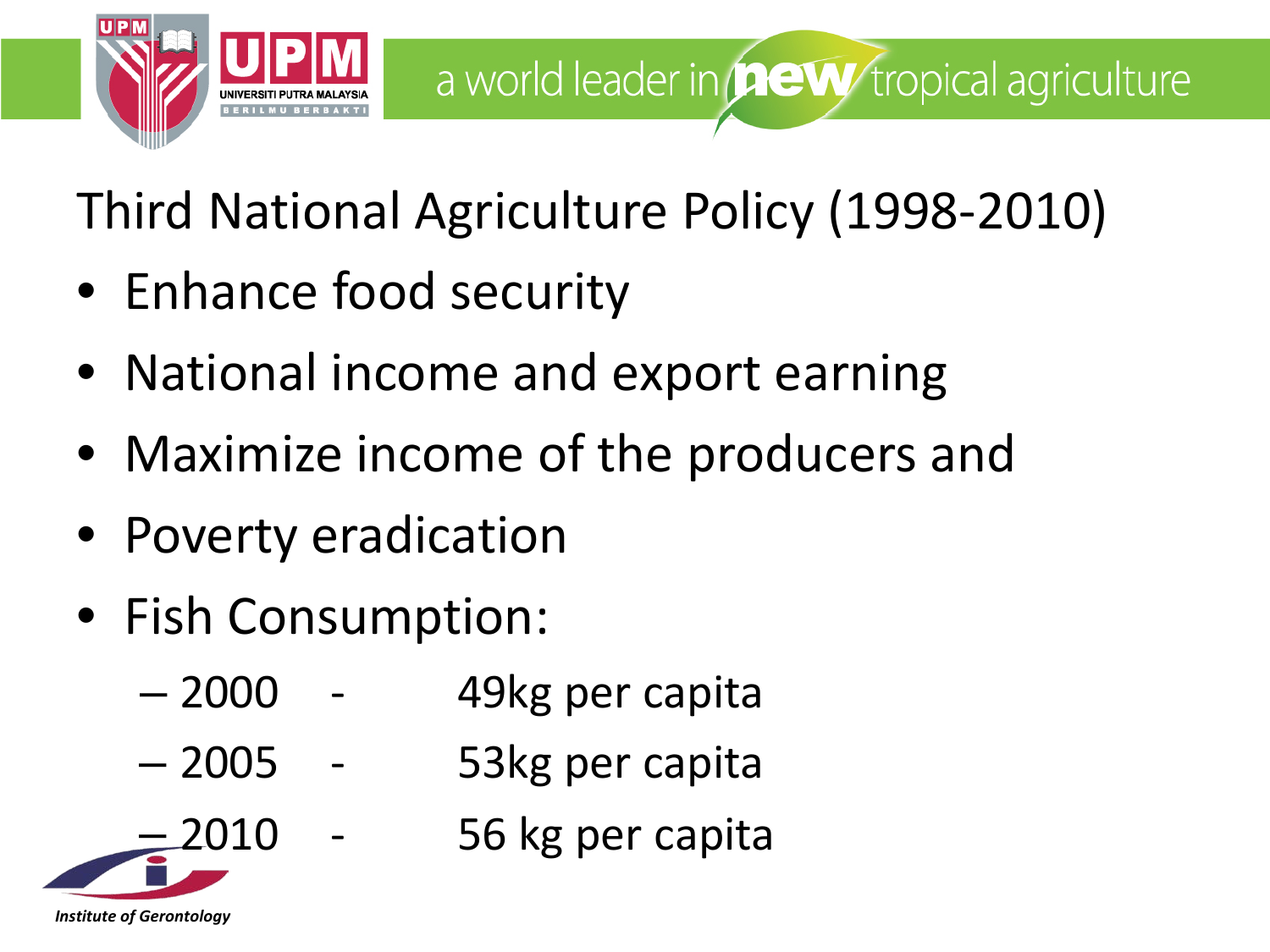

## Agencies Responsible

- Economic Planning Unit
- Inter Agency Coordinating Unit (ICU)
- Ministry of Agriculture.....
	- Department of Fisheries
	- Fisheries Development Board of Malaysia
- Ministry of Rural and Regional Development
- Ministry of Women, Family and Community Development and many other Ministries

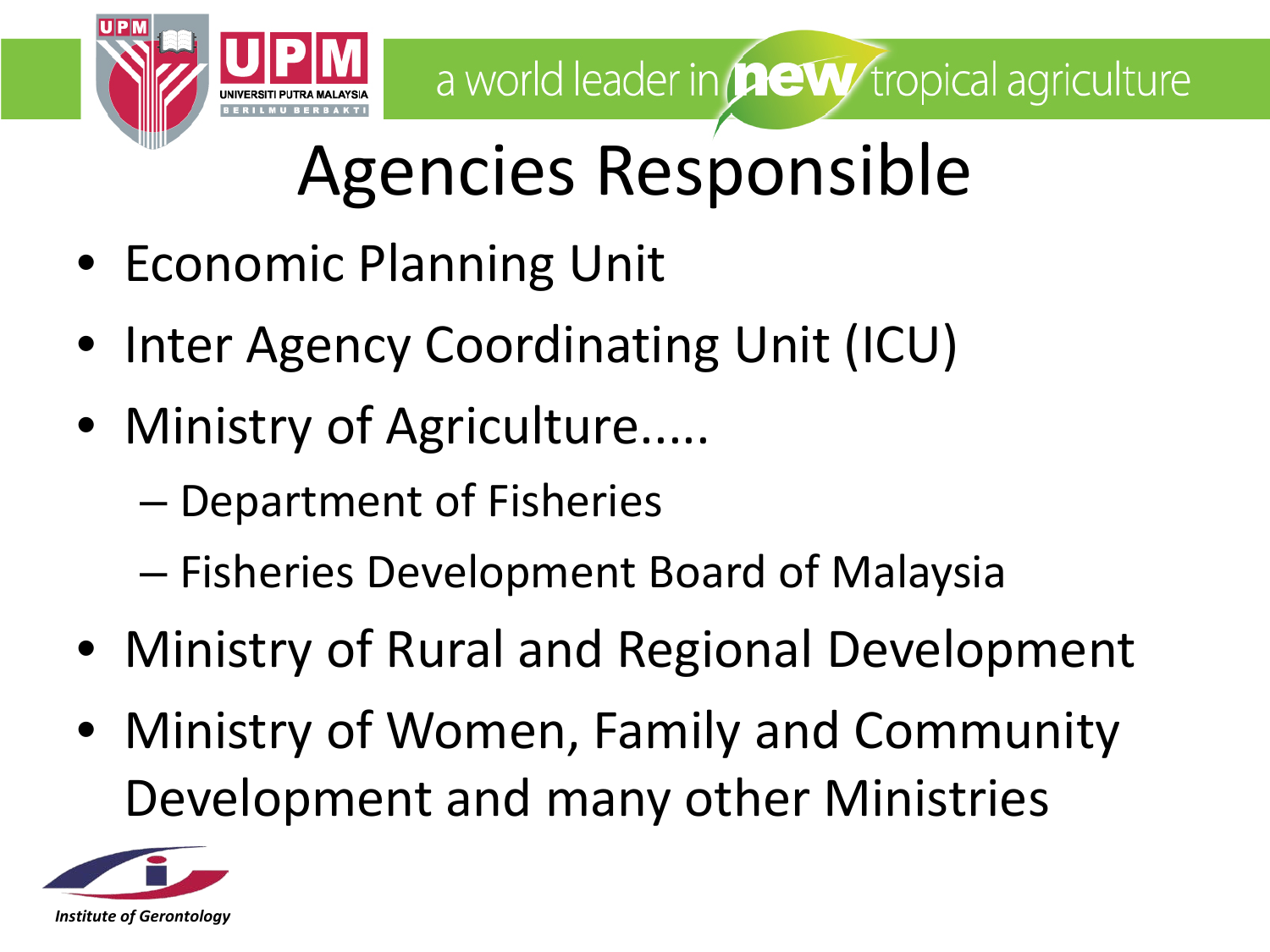

## Non Government

- Fishermen's Association (NEKMAT)
- Amanah Ikhtiar Malaysia (Micro Credit NGO)
- Religious based group
- Sejahtera foundation

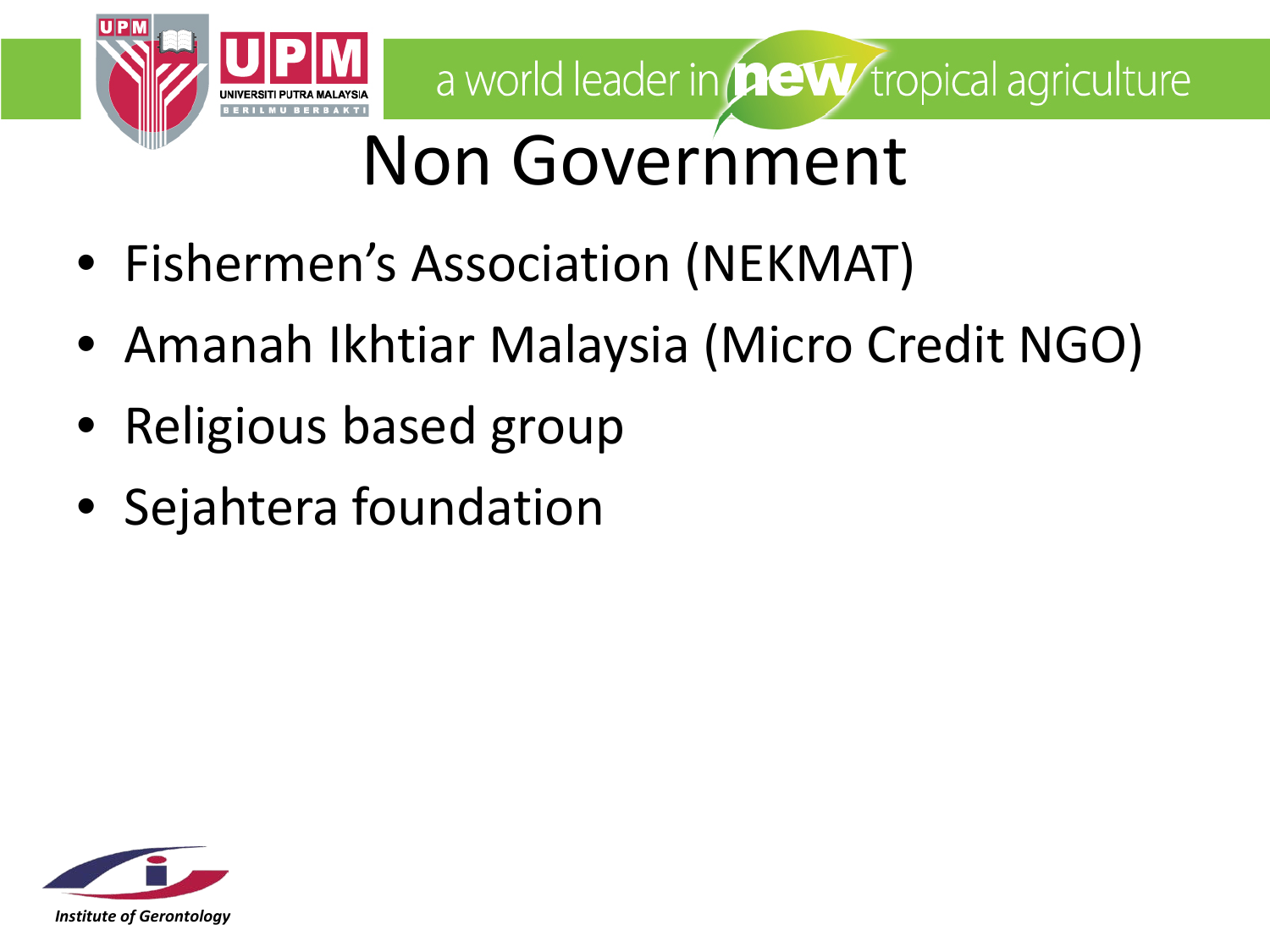- Fishermen's fund: December 2007, a total 2,442 beneficiaries and 61 association received the fund Programs for Fishing Sector 2010
- Enriching fisheries resources: 421 location benefiting 50,000 fishermen
- Aquaculture using fish protech system: 4 states with 100 target
- Diversifying fishermen's income: 118 KUNITA with 5,010 members

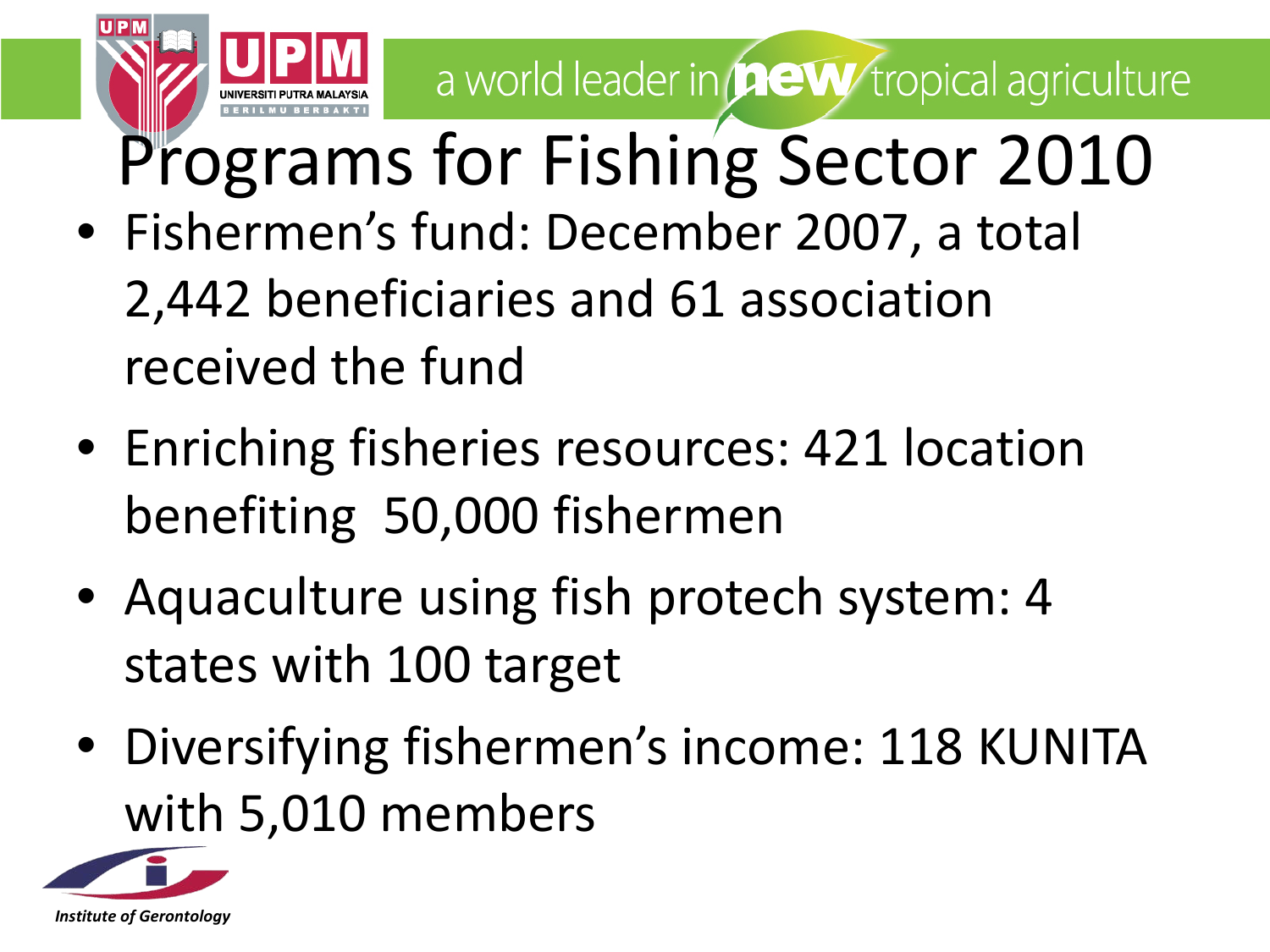

- Fish Landing facilities: 27 complexes and 108 jetty built, benefiting 5,000 vessels
- Village infrastructure: 15 projects involving 2,978 houses
- Village modernization: 750 fishermen in 4 villages
- Village infrastructure: 308 projects, 43,383 beneficiaries.

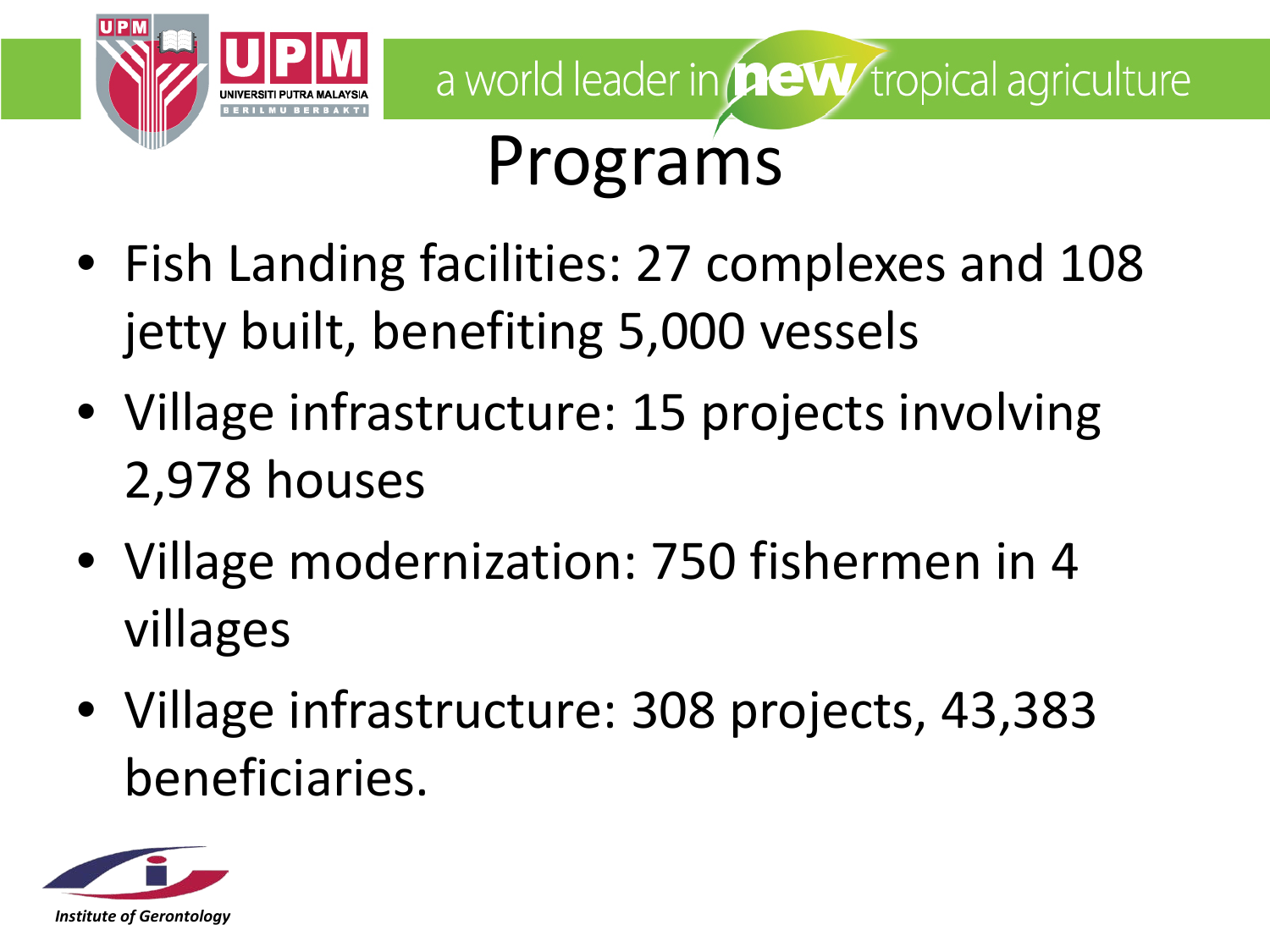

## Poverty Eradication Programs in the Fishing Sector

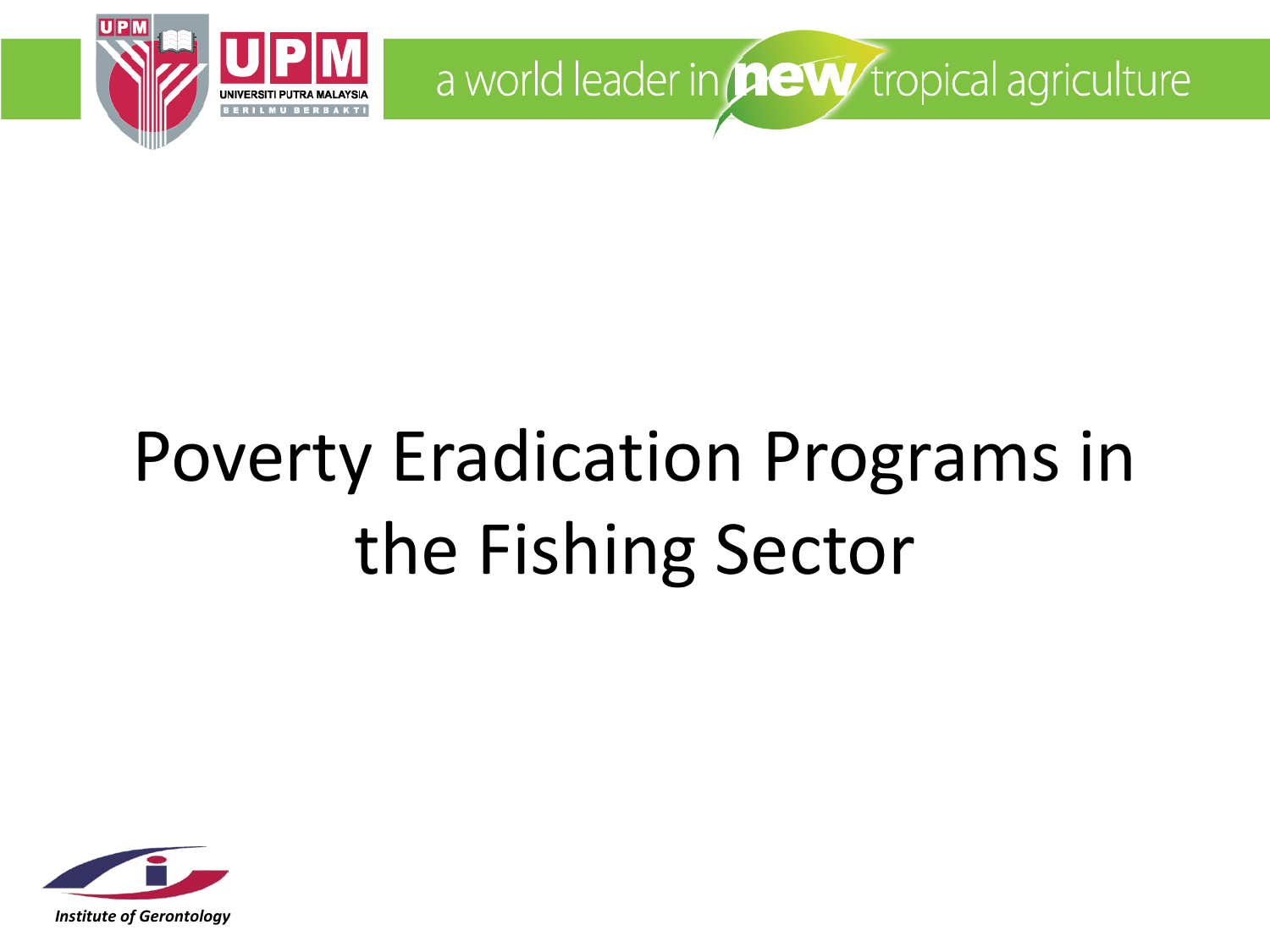

| <b>No</b>      | <b>Project Title</b>                  | <b>Project Scope</b>                  | <b>Number</b> |  |
|----------------|---------------------------------------|---------------------------------------|---------------|--|
| <b>KEDAH</b>   |                                       |                                       |               |  |
| 1              | Income generating program             | Providing fishing gear                | 60            |  |
| 2              | Aquaculture using fish protech system | Fish rearing using fish<br>technology |               |  |
|                | TERENGGANU                            |                                       |               |  |
| 1              | <b>Processing industry</b>            | Income genarating                     | 24            |  |
| 2              | Poverty eradication: vulnerable group | Fishing gear and food<br>processing   | 100           |  |
| 3              | Poverty eradication: poor             | Fishing gear and food<br>processing   | 50            |  |
| <b>JOHOR</b>   |                                       |                                       |               |  |
| 1              | Aquaculture using fish protech system | Fish rearing using fish<br>technology | 100           |  |
| $\overline{2}$ | Poverty eradication: poor             | Fishing gear and food<br>processing   | 50            |  |
| <b>PERLIS</b>  |                                       |                                       |               |  |
|                | Subsidy and incentives                | Fishing gear                          | 29            |  |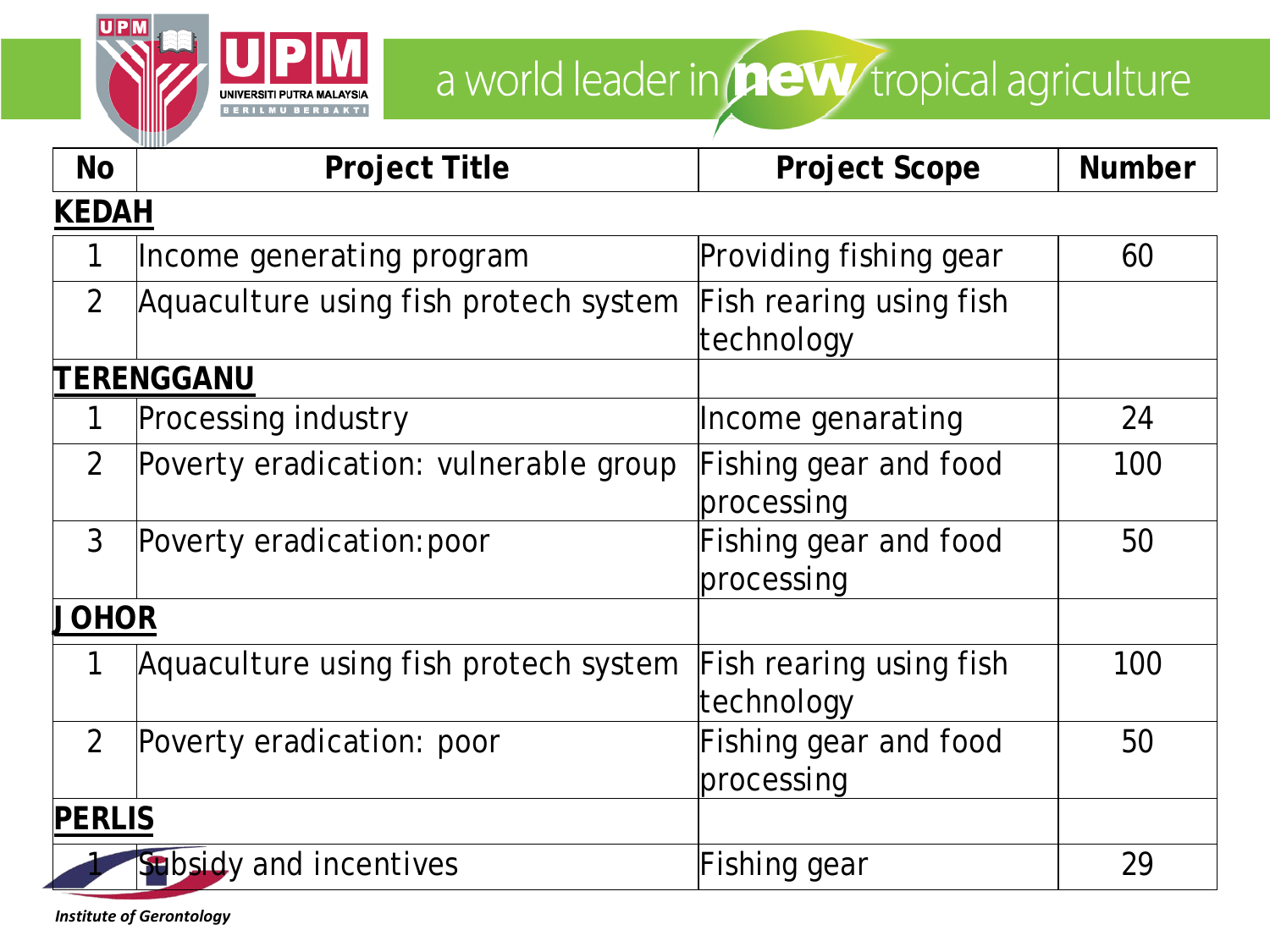

| <b>PAHANG</b>   |                                       | Project Scope                         | <b>Number</b> |
|-----------------|---------------------------------------|---------------------------------------|---------------|
|                 | Aquaculture using fish protech system | Fish rearing using fish               | 100           |
|                 |                                       | technology                            |               |
| $\mathcal{P}$   | Poverty eradication: poor             | Fishing gear and food processing      | 50            |
| <b>KELANTAN</b> |                                       |                                       |               |
|                 | Aquaculture using fish protech system | Fish rearing using fish<br>technology | 300           |
| $\mathcal{P}$   | Resettlement                          | Fishermen resettlement                | 300           |
| <b>PERAK</b>    |                                       |                                       |               |
|                 | Poverty eradication: hard core poor   | Fishing gear and food processing      | 100           |
| $\mathcal{P}$   | Poverty eradication: poor             | Fishing gear and food processing      | 50            |
| <b>SABAH</b>    |                                       |                                       |               |
|                 | Poverty eradication: poor and hard    | Fishing gear and food processing      | 100           |
|                 | core poor                             |                                       |               |
|                 | Poverty eradication: hard core poor   | Fishing gear and food processing      | 100           |
| <b>SARAWAK</b>  |                                       |                                       |               |
|                 | Poverty eradication program           | Fishing gear and food processing      | 100           |

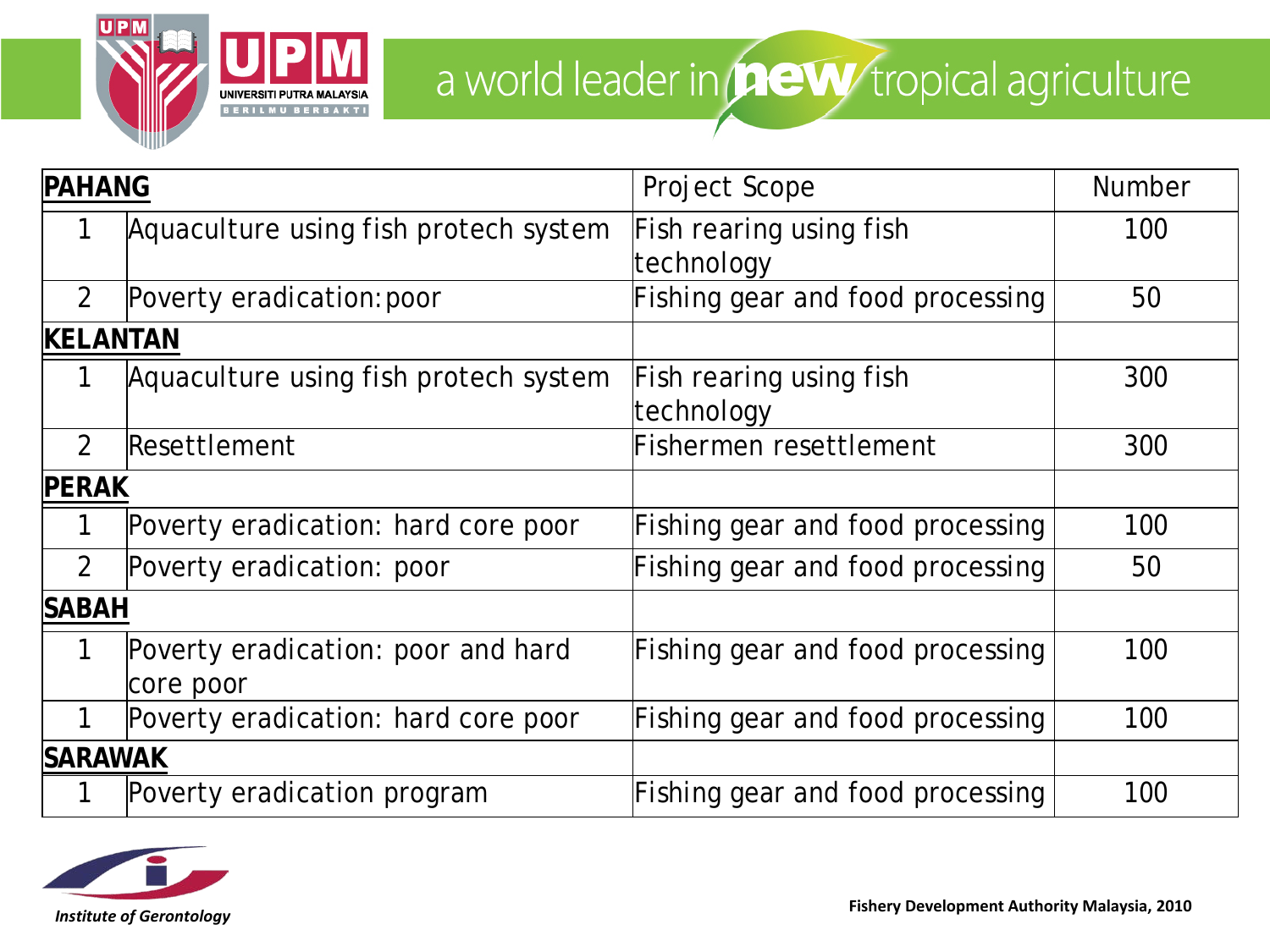

## Poverty in the Fishing Sector

# PLI (2009): Poor- RM660 Hard core- RM275

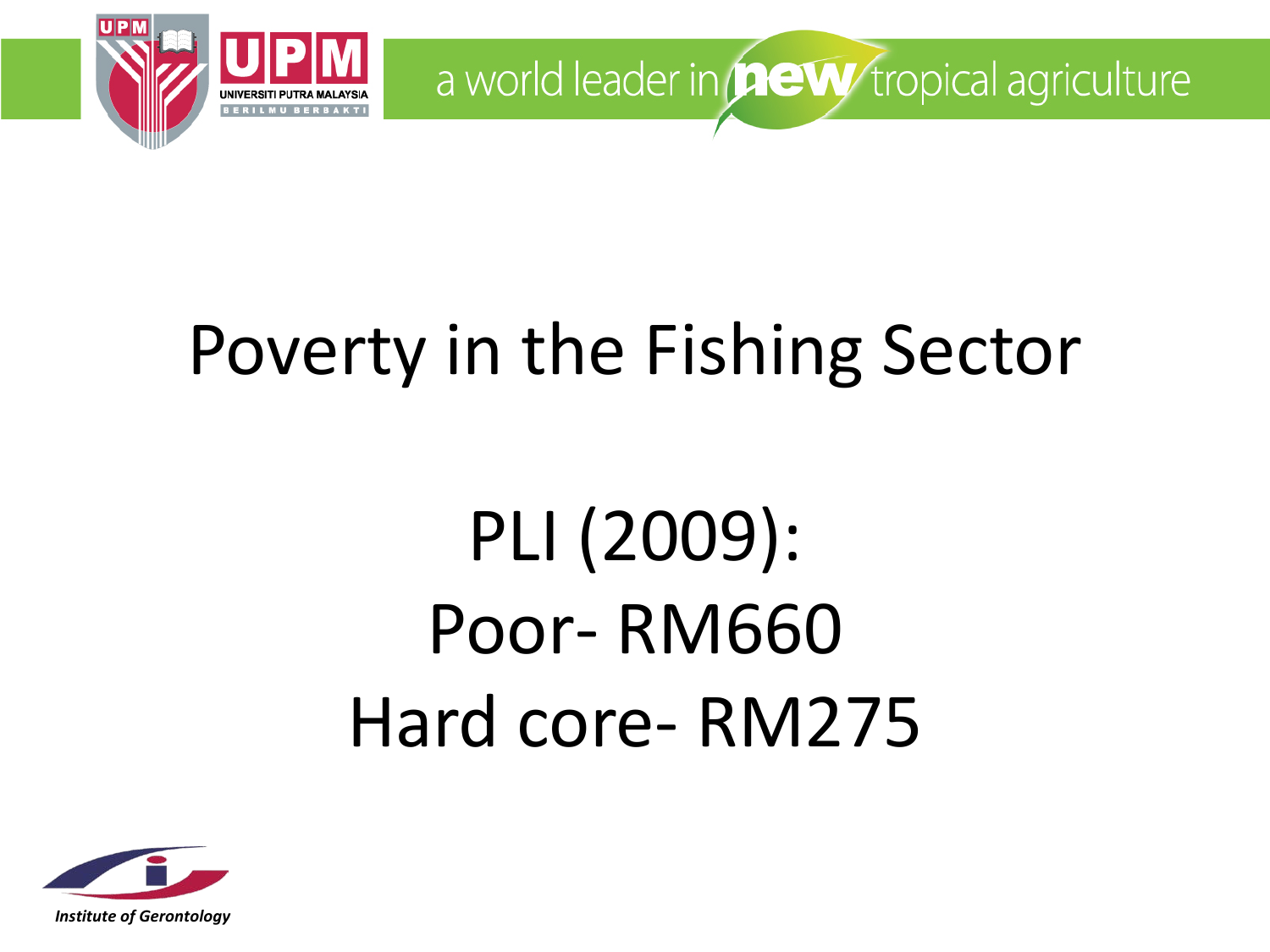

| <b>Poverty Among</b><br><b>Fishermen</b> | Poor<br>household | poor               | Hardcore   Total Fishermen |
|------------------------------------------|-------------------|--------------------|----------------------------|
| <b>Household Income</b><br>Survey 2004   | 20,695<br>(29.7%) | 5,882<br>$(8.3\%)$ | 69,680                     |
| e-Kasih 2006 (poverty<br>database)       |                   | 2,036<br>$(9.0\%)$ | 22,745                     |
| <b>Traditional fishermen</b><br>2008     | 1,604<br>(38.2%)  | 340<br>(8.1%       | 4,201 (total<br>15,974)    |
| Bruit Island (2010)                      | 1,668<br>(93.7)   | 36<br>(2%)         | 1,780                      |

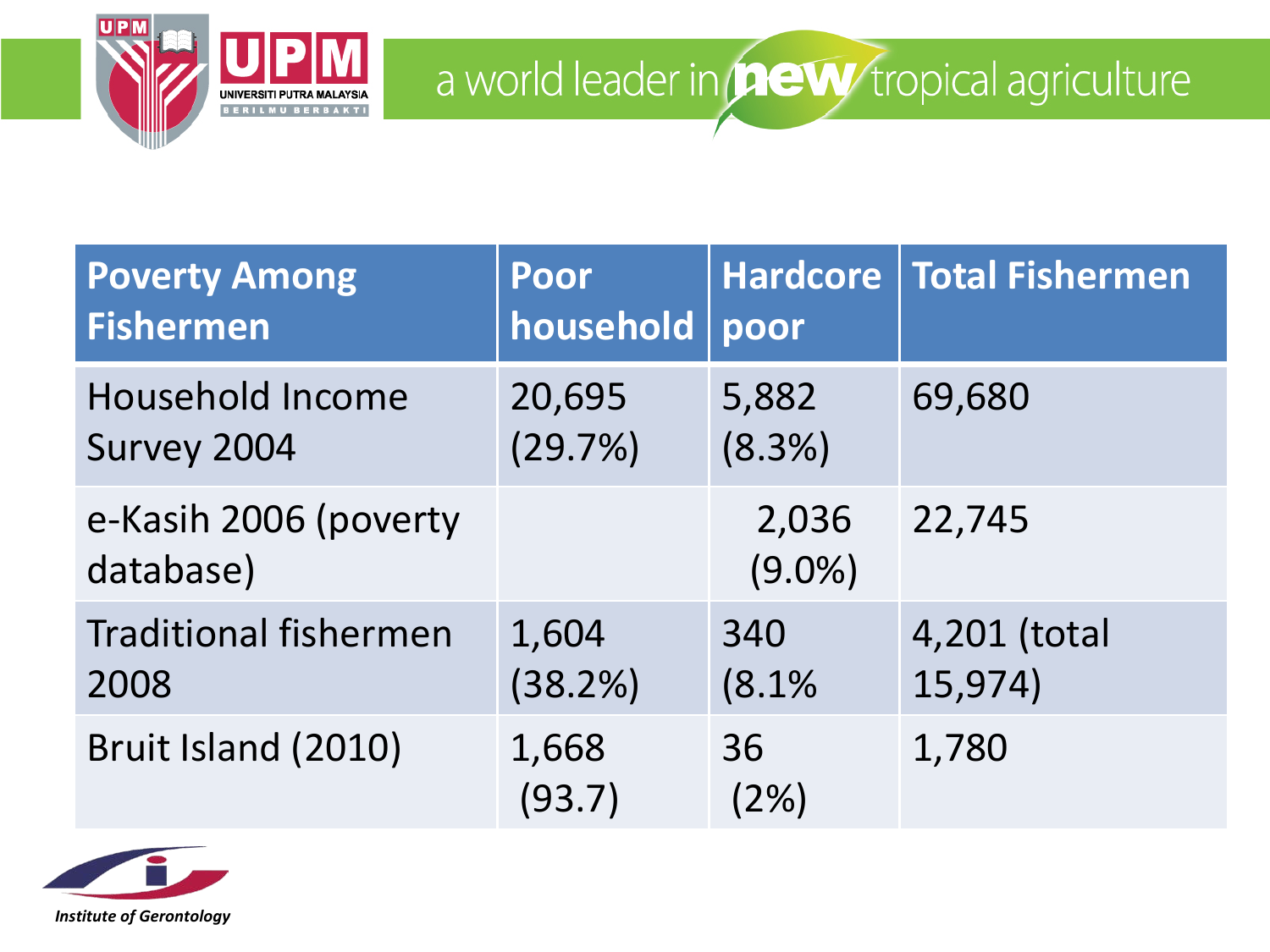

#### **Income Categories**





**Sendi Report, 2007**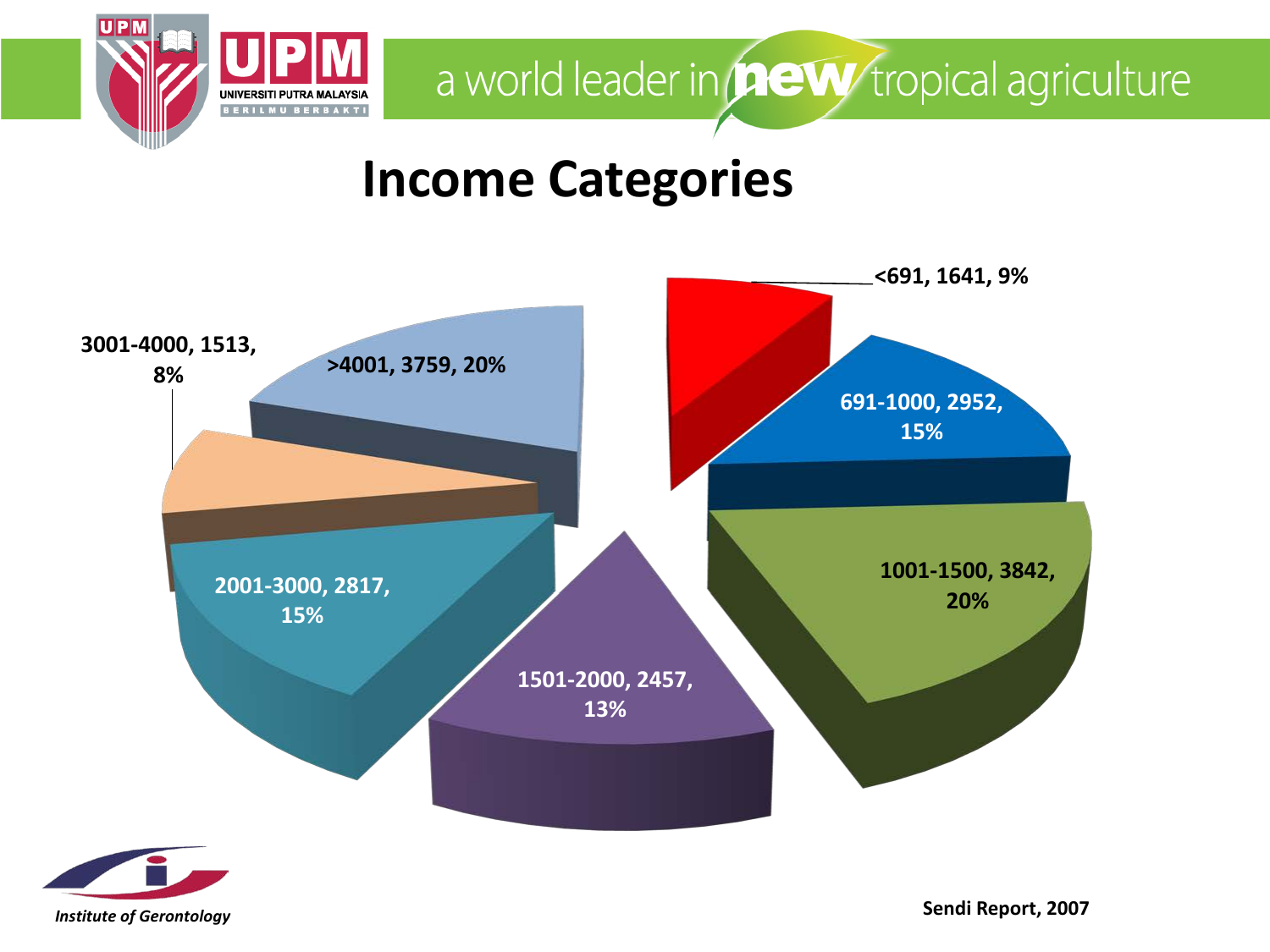

## Gender Perspective in Poverty Eradication

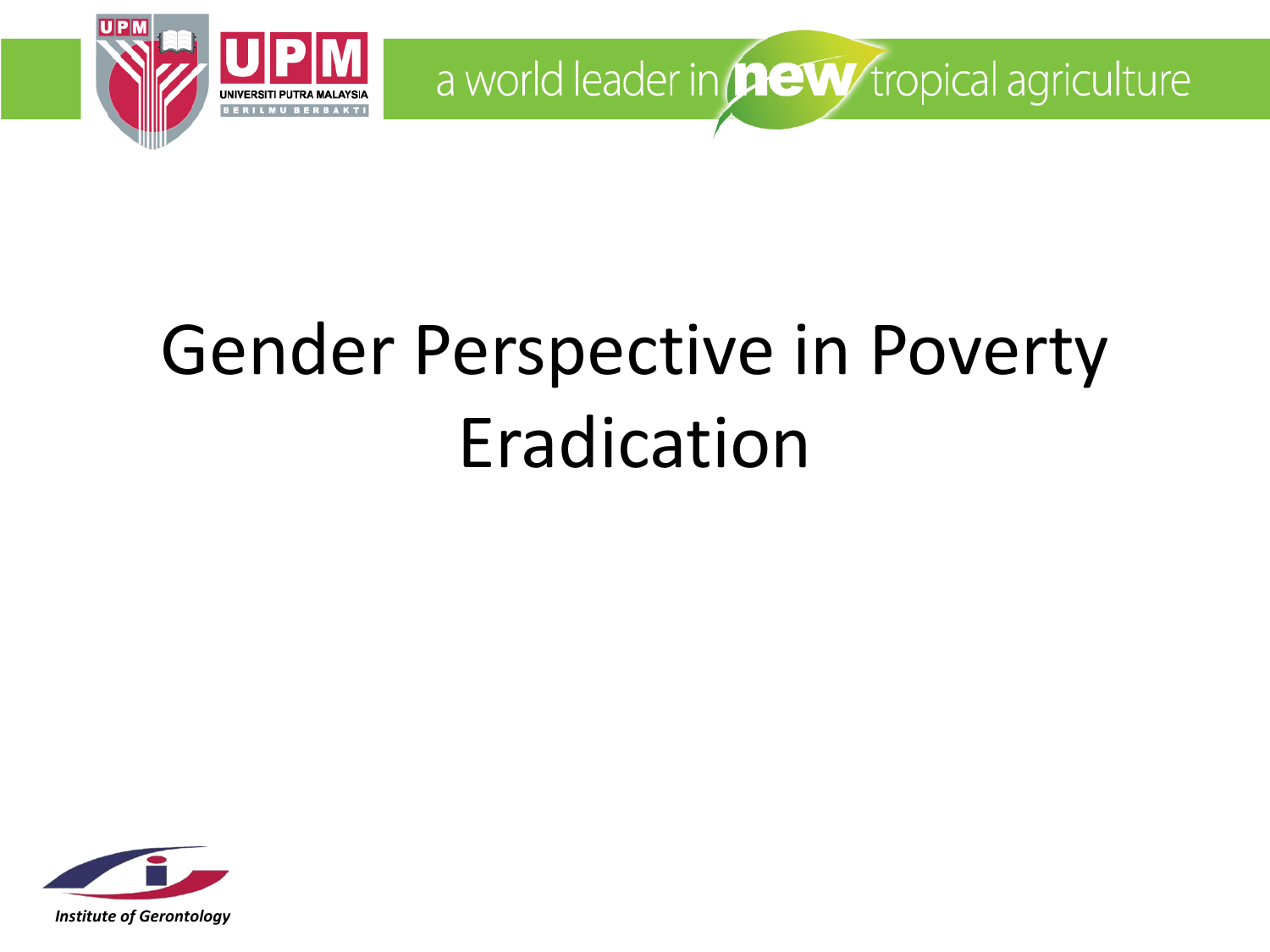

## Gender Perspective

- Poverty eradication programs targeted the household heads (automatically men).
- The gender perspective looks at the impact of gender on people's opportunities (men and women), social roles and interactions
- Poverty is a multi-dimentional social problem.

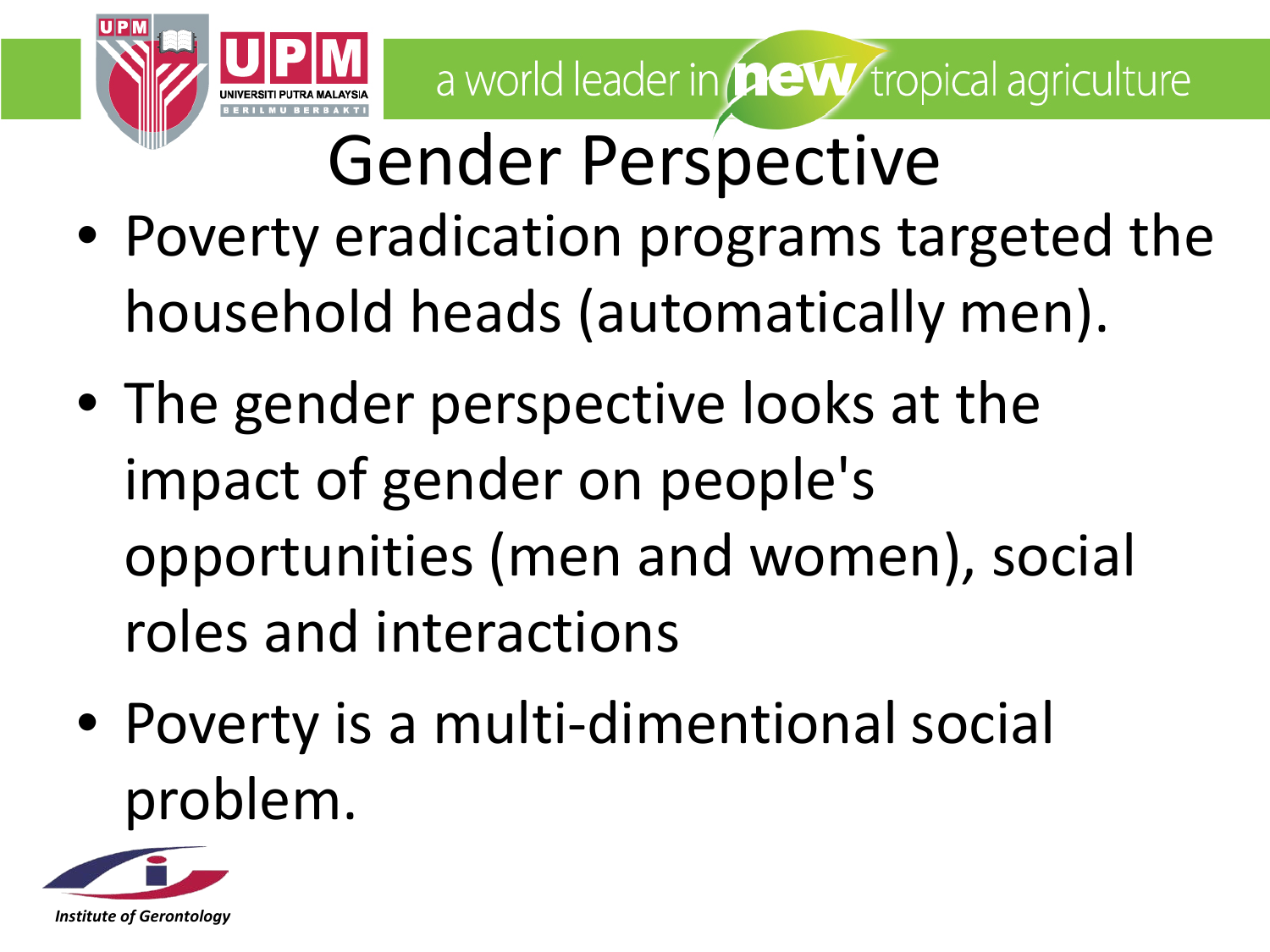

### **Poverty As Social Problems**



#### **Environment**

- *Institute of Gerontology*
- •Lack of markets •Poor infrastructure •Poor leadership •Bad governance

#### **The factors:**

- •Ignorance
- •Disease
- •Apathy
- •Dishonesty
- •Dependency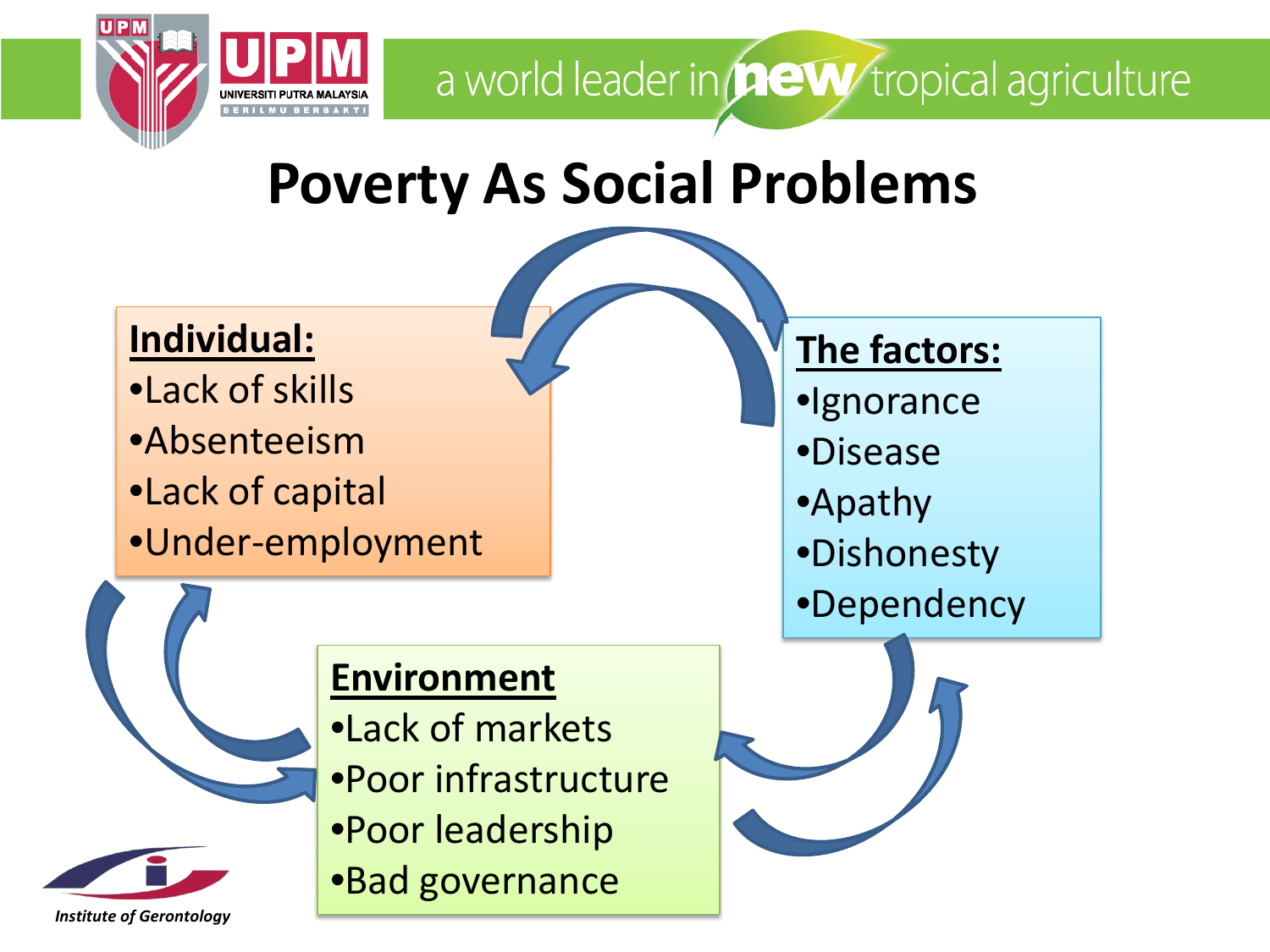

#### **Gender Issues in Poverty Eradication**

- Fisher women marginalized, discriminated and deprived of their rights to receive support since fishermen=men (example: Bruit Island, Sarawak) due to gender stereotype.
- Women's roles invisible and unrecognized.
- Focus on income poverty eradication only.
- Women only program addressing practical needs, lack of integration in the mainstream development

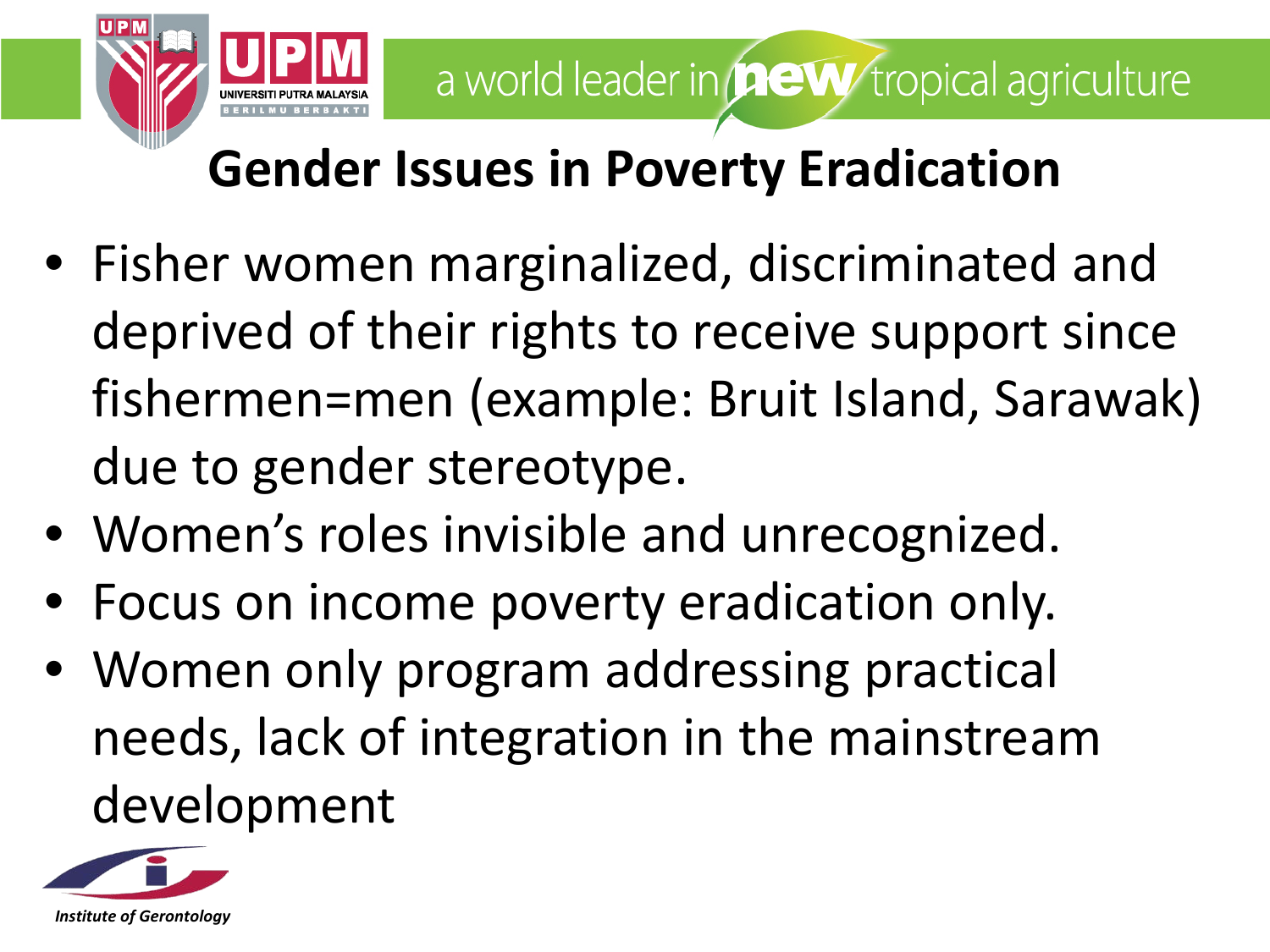

#### **Recommendations**

- Redefine poverty target: the head of households
- Regards poverty as social problems
- Focus on family as unit and identify the most at risk persons and the potential contributors to poverty eradication program in the short term and long term to ensure sustainability.
- Increase gender sensitivity among policy makers, program planners and researchers to rethink assumption and practice

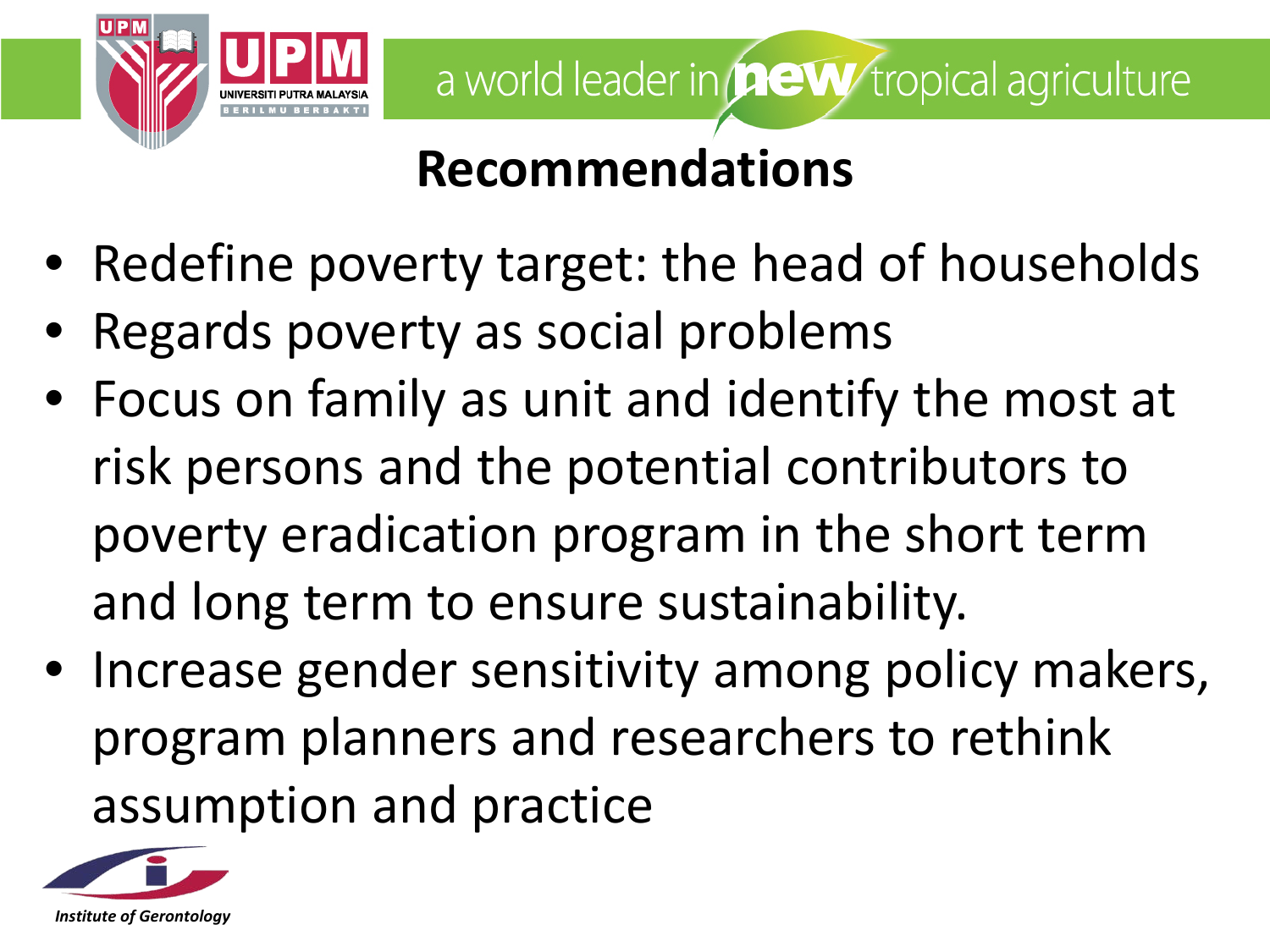

**Rethinking Assumption Rethinking Practice**

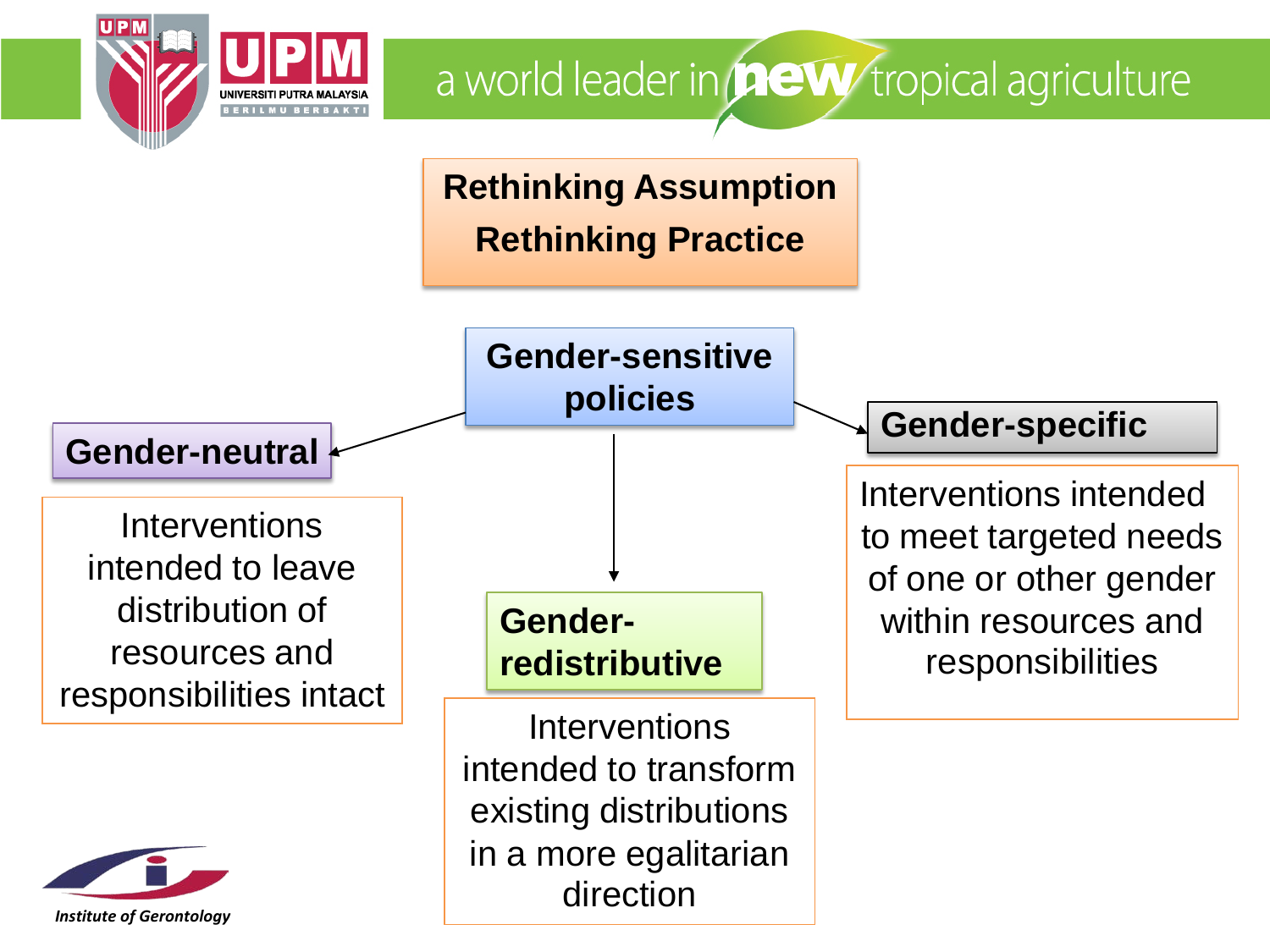![](_page_27_Picture_0.jpeg)

- Despite growth in the fishing sector in Malaysia, poverty remain a concern especially among small scale aquaculture and fishing communities.
- Lack of sex disaggregated and household data to enable better understanding of poverty among fishing households.
- Mainstreaming gender in the fishing sector.

![](_page_27_Picture_5.jpeg)